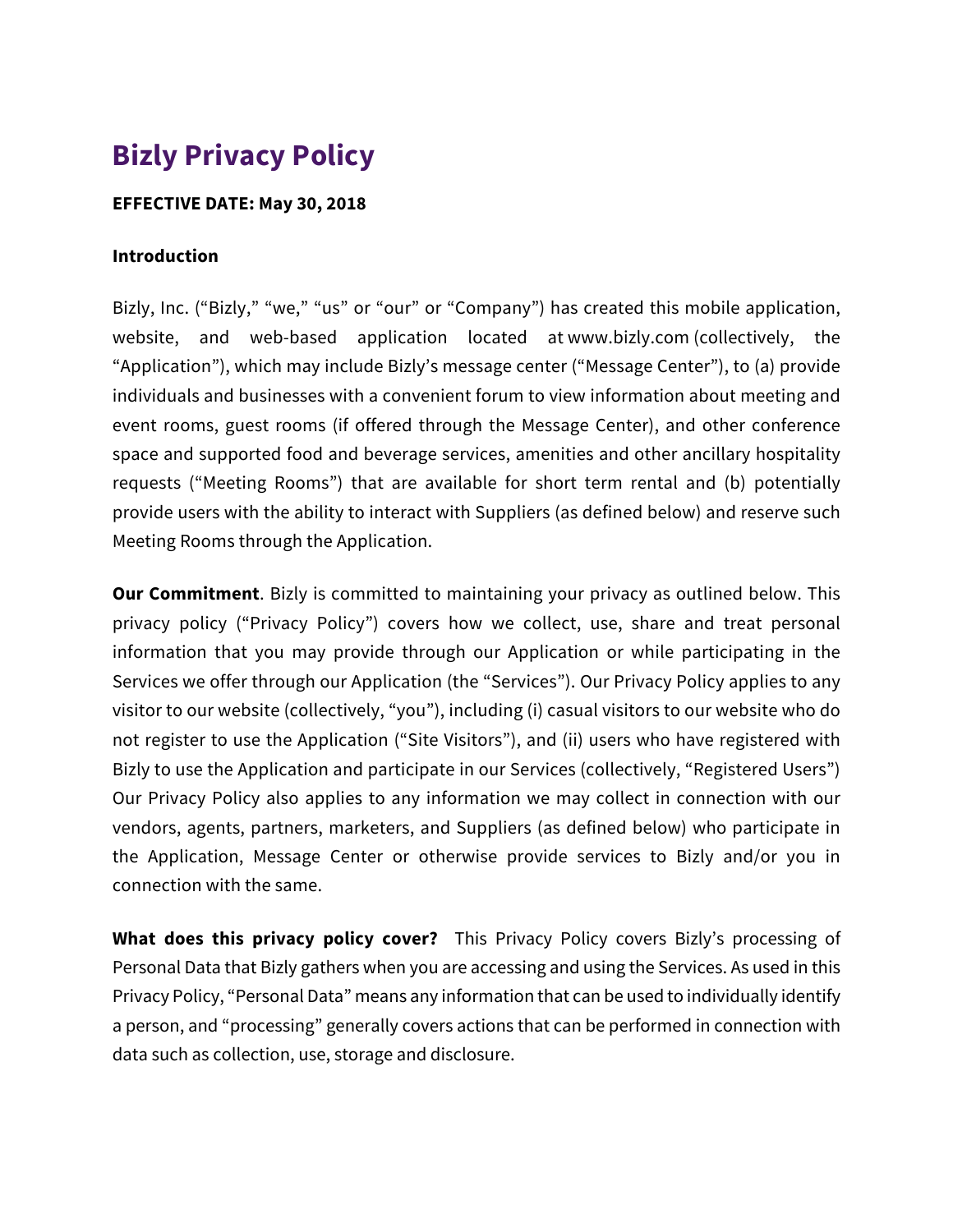This Privacy Policy also covers Bizly's treatment of any Personal Data that Bizly's business partners share with Bizly or Bizly shares with its business partners. This Privacy Policy does not apply to the practices of third parties, and their sites, services or applications that Bizly does not own or control, or to individuals that Bizly does not employ or manage ("Third Parties"). While we attempt to provide access only to those Third Parties that share our respect for your privacy, we cannot take responsibility forthe content, actions or privacy policies of those Third Parties. We encourage you to carefully review the privacy policies of any Third Parties you access.

If you are a resident of the European Union ("EU"), United Kingdom, Lichtenstein, Norway, or Iceland, you may have additional rights under the EU General Data Protection Regulation (the "GDPR") with respect to your Personal Data, as outlined below. f you have any questions about this Privacy Policy or whether any of the following applies to you, please contact us at privacy@bizly.com.

Your Consent. Please read this Privacy Policy carefully. Unless otherwise agreed to under a separate agreement, once you consent to this Privacy Policy's terms, it creates legal obligations on you and on Bizly. We ask you to show your consent to the terms of this Privacy Policy in different ways, depending on your relationship to the Application. The procedures for consenting to this Privacy Policy are (a) less formal if you are simply a casual Site Visitor, and (b) more formal if you are seeking to become a Registered User.

- **Consent by Site Visitor.** By accessing and using our website as a Site Visitor, you are acknowledging that you have read and understood this Privacy Policy and agree to be legally bound by it. If you do not agree with the terms of this Privacy Policy, please refrain from using our website.
- **Consent by Registered Users.** If you register to be a Registered User of our Application, you will be prompted to click an "I Accept" or similar button linked to this Privacy Policy during the registration process. Clicking "I Accept" or a similar button confirms your consent to the terms of this Privacy Policy.

**Registration Process and Information.** In order to participate in our Services as a Registered User, we require that you complete a registration form. Our registration forms will specify the information which you must provide in order to utilize our Application, which may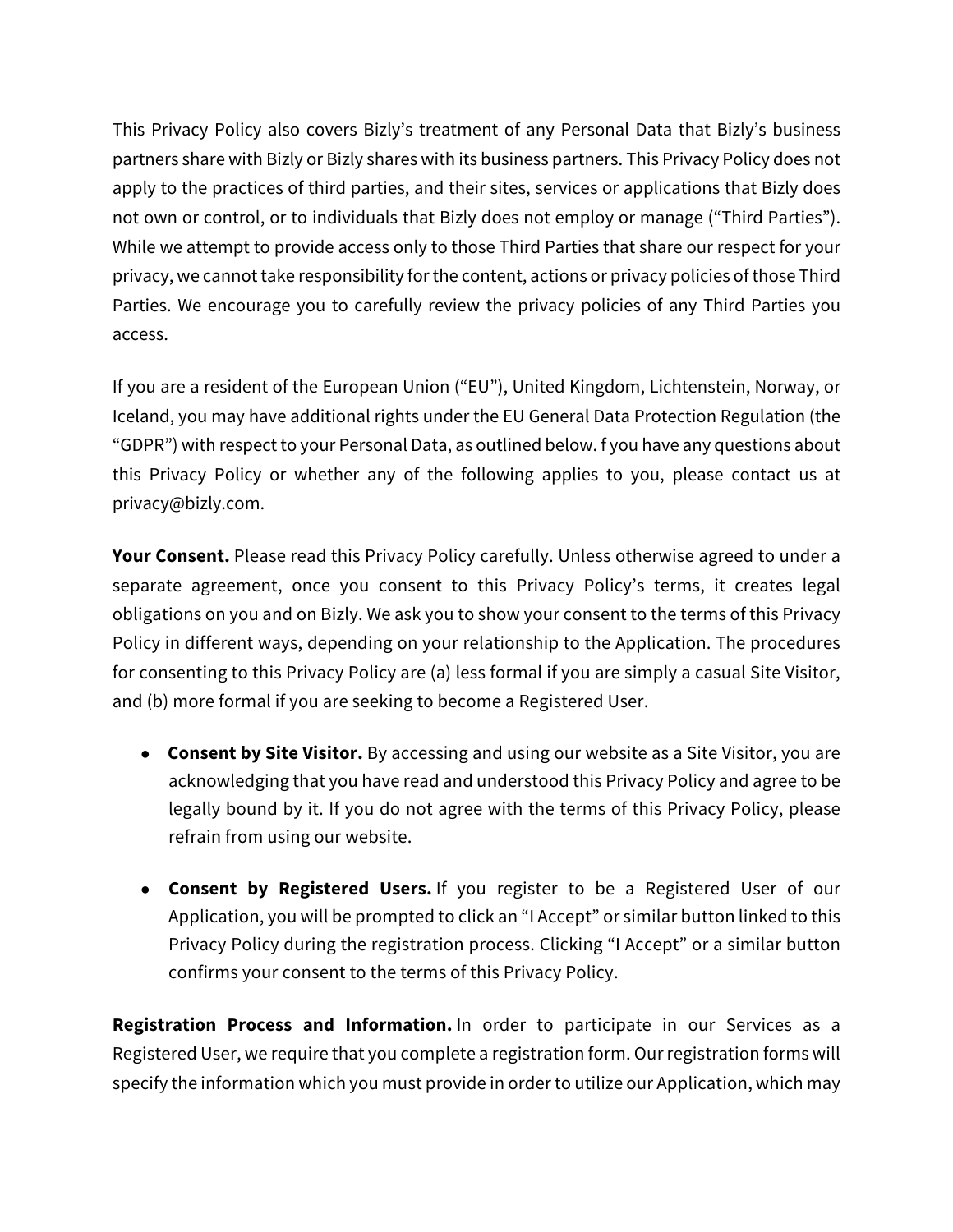include such items as (i) name; (ii) email and/or mailing address; (iii) phone number; and (iv) credit card information. Our registration forms may additionally request information, which you may, at your option, choose to provide or withhold. The registration process provides Registered Users with a user name and password, which allows them to gain access to the password-protected portions of the Application. This information is used by Bizly for the purposes of providing the Application and related services. The benefits of becoming a Registered User are set forth on our website and in our Terms of Use. It is your responsibility to keep your password private. We will treat anyone who uses your user name and password as you. Please refer to our Terms of Use regarding suggestions for protecting your password.

**The Types Of Information You May Provide.** Information we may collect when you visit our website or register to use our Application and participate in our Services falls into three broad categories, as follows:

- **Personally Identifiable Information.** We use the term "Personally Identifiable Information" to mean any information that could be used to identify you: your first and last name, business email address, business phone number and business payment information. We collect and use Personally Identifiable Information in the manner described below under "Our Uses of Your Personally Identifiable Information."
- **Activities Information.** We use the term "Activities Information" to refer to information collected by so-called "persistent identifiers" such as cookies and pixel tags. Unlike Personally Identifiable Information, Activities Information does not directly identify a particular person; the Information, however, is or can potentially be linked to a particular computer or device. Activities Information is collected and used in the manner described in the Section entitled "Our Collection and Use of Activities Information".
- **Aggregated Statistics.** We use the term "Aggregated Statistics" to mean information that does not identify you and that is not linkable to a device or computer you use. Aggregated Statistics includes statistical information concerning, for example, (i) how users generally use our Services, and (ii) which pages they visit most frequently. The Section entitled "Our Collection and Use of Aggregated Statistics" describes our collection and use of Aggregated Statistics.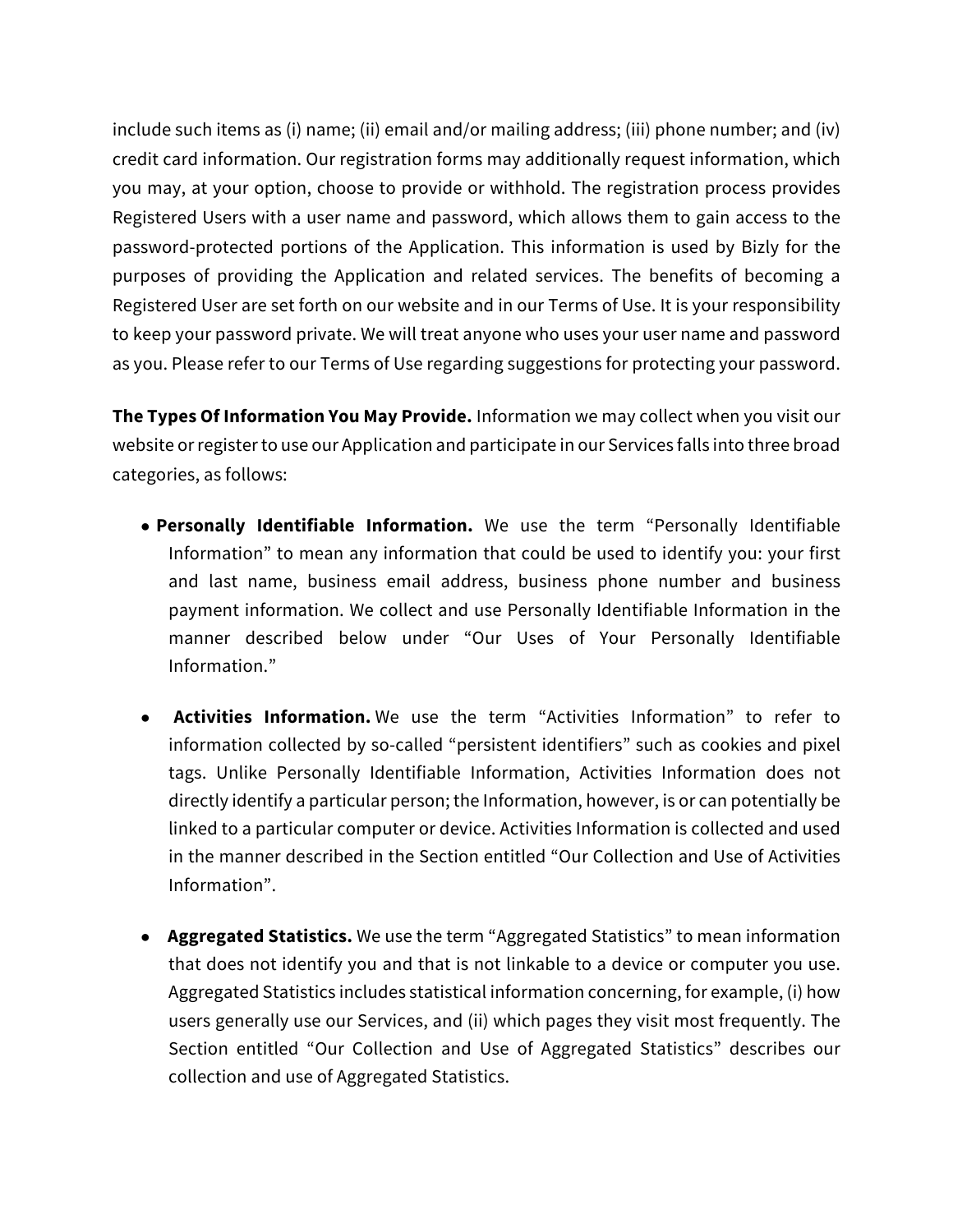**Our Uses of Your Personally Identifiable Information.** We will only use your Personally Identifiable Information as described below in general terms and then as otherwise detailed in this Privacy Policy, unless you have specifically consented to another type of use, either at the time the Personally Identifiable Information is collected from you or through some other form of consent from you or notification to you:

- We may use your Personally Identifiable Information in order for you to utilize the Application, Message Center, and services;
- We may use your Personally Identifiable Information to respond to your inquiries or requests, comments or feedback;
- We may use your Personally Identifiable Information to send you emails from time to time about our services, such as future studies, questionnaires and surveys, but we will not provide your Personally Identifiable Information to third parties for them to contact you directly unless otherwise permitted by this Privacy Policy or you provide your consent;
- We may permit our vendors and subcontractors to access and process your Personally Identifiable Information, but they are only permitted to do so in connection with performing services for us. They are not authorized by us to use the information for their own benefit;
- We may disclose Personally Identifiable Information as required by law or legal process;
- We may disclose Personally Identifiable Information to investigate suspected fraud, harassment or other violations of any law, rule or regulation, or the terms or policies for our services or our sponsors;
- We may transfer your Personally Identifiable Information in connection with the sale, merger, reorganization or change of control of Company or the division responsible for the services with which your Personally Identifiable Information is associated or as part of a bankruptcy proceeding;
- We may use Your Personally Identifiable Information in the following additional ways: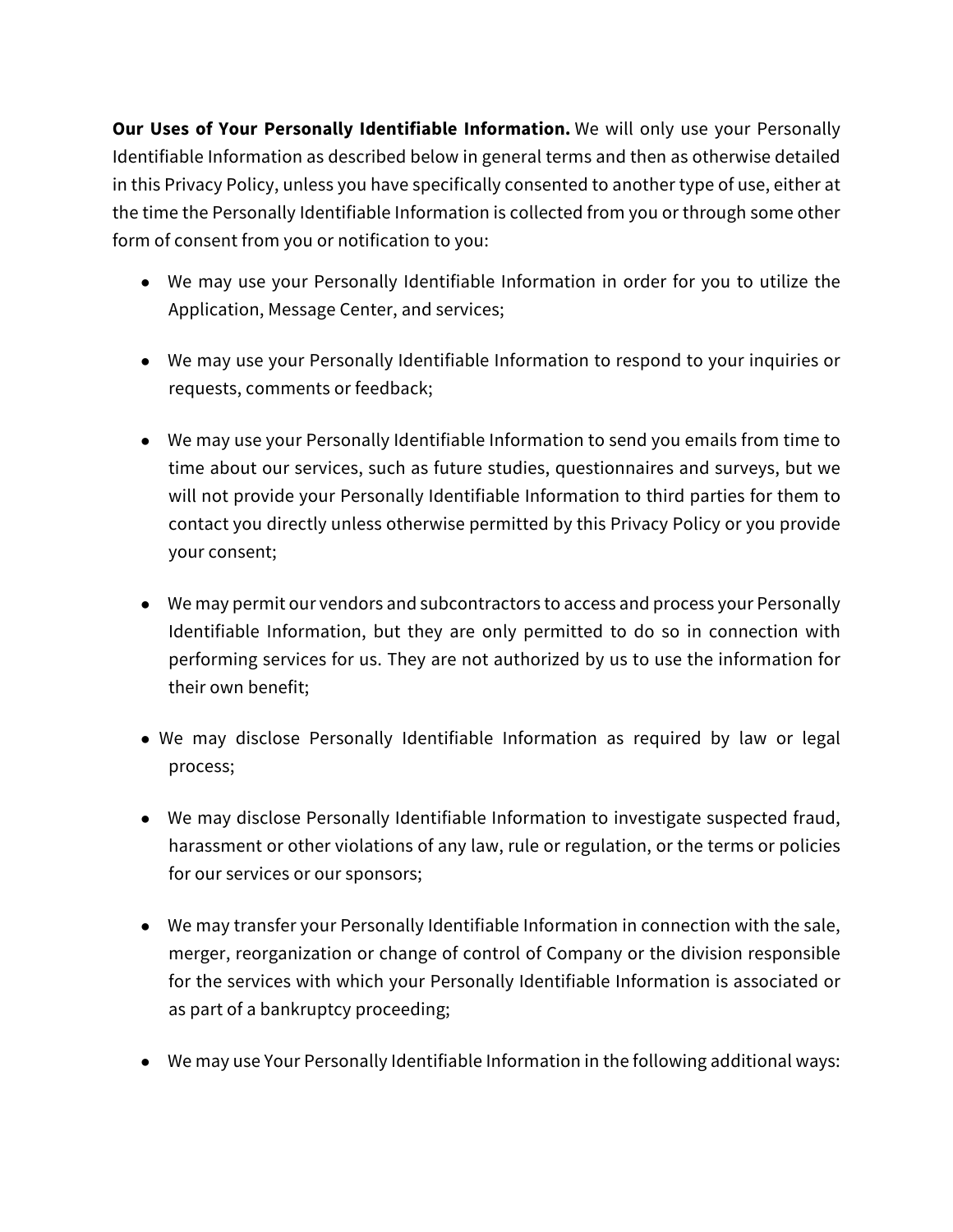- **Reserving Meeting Rooms; Reservation Fulfillment and Payment.** If you reserve a Meeting Room through our Application, we and the Supplier (as defined below) may collect Personally Identifiable Information, including contact information (such as name and email address) and financial information (such as credit card number, expiration date and security code), in connection with your Reservation of a Meeting Room. We may already have this information on file if you are a Registered User, but you will be able to update such information in connection with making a Reservation. This Personally Identifiable Information is used by Bizly for billing purposes and contacting you in the event that there is an issue with your Reservation. Please note that all credit card information is currently processed and stored by Stripe, a third party payment processor, in accordance with its terms of service and privacy policies, which can be found at https://stripe.com/us/privacy and https://stripe.com/terms.
- **Email List.** By providing your business email address to us, you expressly consent to receive emails from us. We may use email to communicate with you, to send information that you have requested or to send information about other products or services developed or provided by us or our business partners, provided that, we will not give your business email address to another party to promote their products or services directly to you without your consent or as set forth in this policy. In addition, if you are a Registered User or have previously provided Bizly with your business email address, we may choose to send news, bulletins, marketing materials, or other information, and will use Personally Identifiable Information to send such communications. If we choose to undertake such communications, you will have the ability to opt out of receiving these communications as provided in the Section entitled "Changing or Removing Information; Opting Out".
- **Blogs, Message Boards.** We may offer a blog, message board system, or review capability on our Application and you may choose to participate in an online discussion or to provide online comments. Any comments you contribute on the Application, however, become public immediately and any Personally Identifiable Information you disclose becomes available to the other users of the Application. Our Privacy Policy does not cover the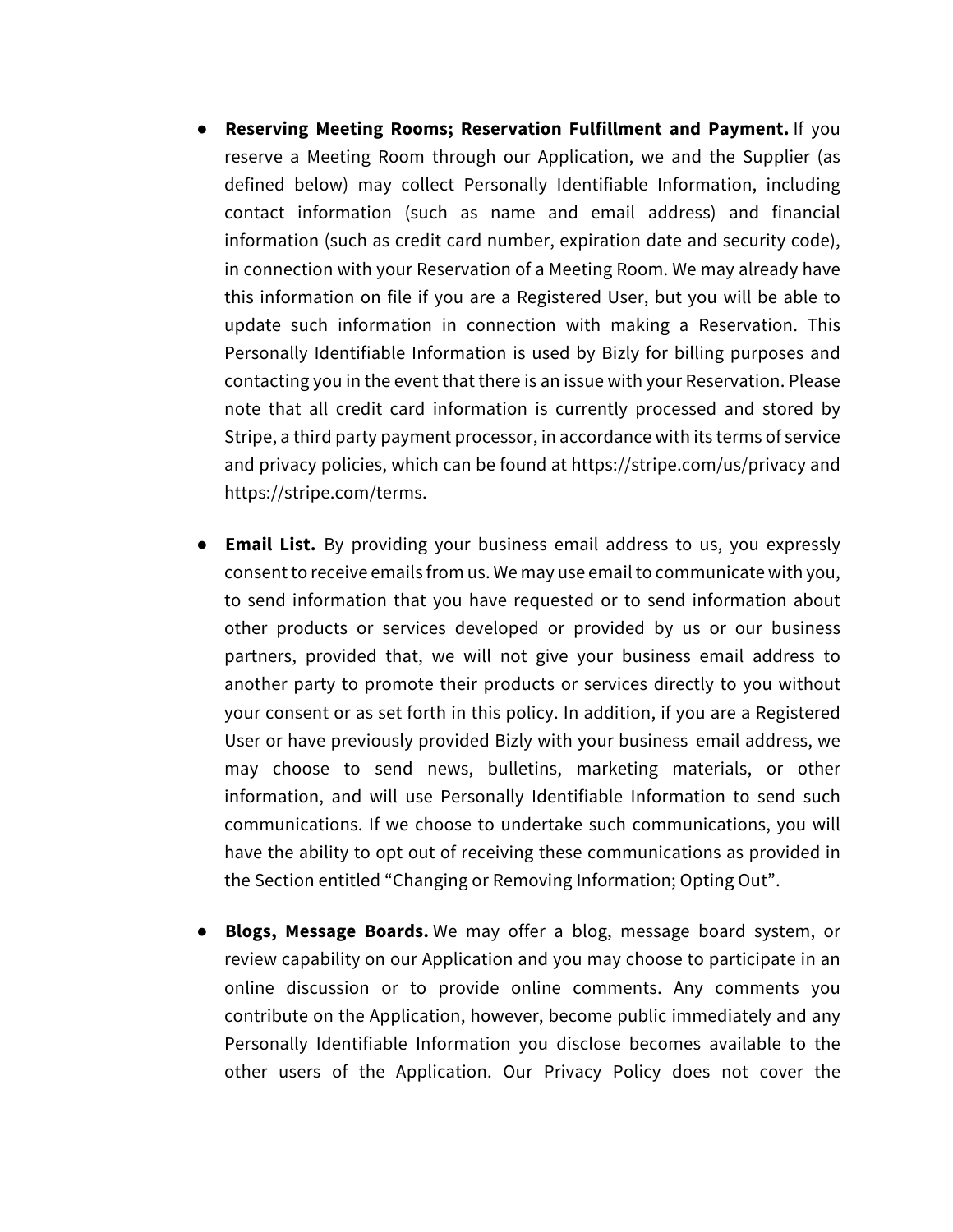information you disclose in such online discussions on our Site. You should, therefore, use discretion in what you submit to these exchanges.

● **Suppliers**. If you reserve a Meeting Room through Bizly, Bizly will share information with the supplier of the Meeting Room (each, a "Supplier"), and the Supplier may further share the information with their employees and contractors in connection with your reservation. In addition, if you cause damage to a Meeting Room and the Supplier informs us of such damage, we may provide the Supplier with the necessary Personally Identifiable Information, including contact and financial information, in order for the Supplier to seek reimbursement from you. You further acknowledge in addition to any of your Personally Identifiable Information or other information that Bizly may share with third parties as set forth herein, each of our Suppliers may also independently collect personal and other information from you through your use of the Message Center or Application or any other agreements you may enter into with such Suppliers and any use by Suppliers of such personal or other information shall be subject to the applicable Supplier's policies as may be provided to you by such Supplier.

**Our Collection and Use of Activities Information.** We and certain vendors operating on our behalf collect Activities Information about your activity on our Site. In addition, advertisers, Suppliers, and other third parties might collect Activities Information via our Site. The following further summarizes the Activities Information that is collected, and the purposes for which the Information is used:

- **IP Addresses; Logs.** Bizly may automatically receive and record information in our server logs from your browser, including your IP address (the Internet address of your computer), your computer's name, the type and version of your web browser, referrer addresses and other generally-accepted log information. We may also record page views (hit counts) and other general statistical and tracking information, which will be aggregated with that of other users in order to understand how our Application is being used, and for security and monitoring purposes.
- **"Cookies:"** Pieces of information that may be placed on your computer by a service for the purpose of facilitating and enhancing your communication and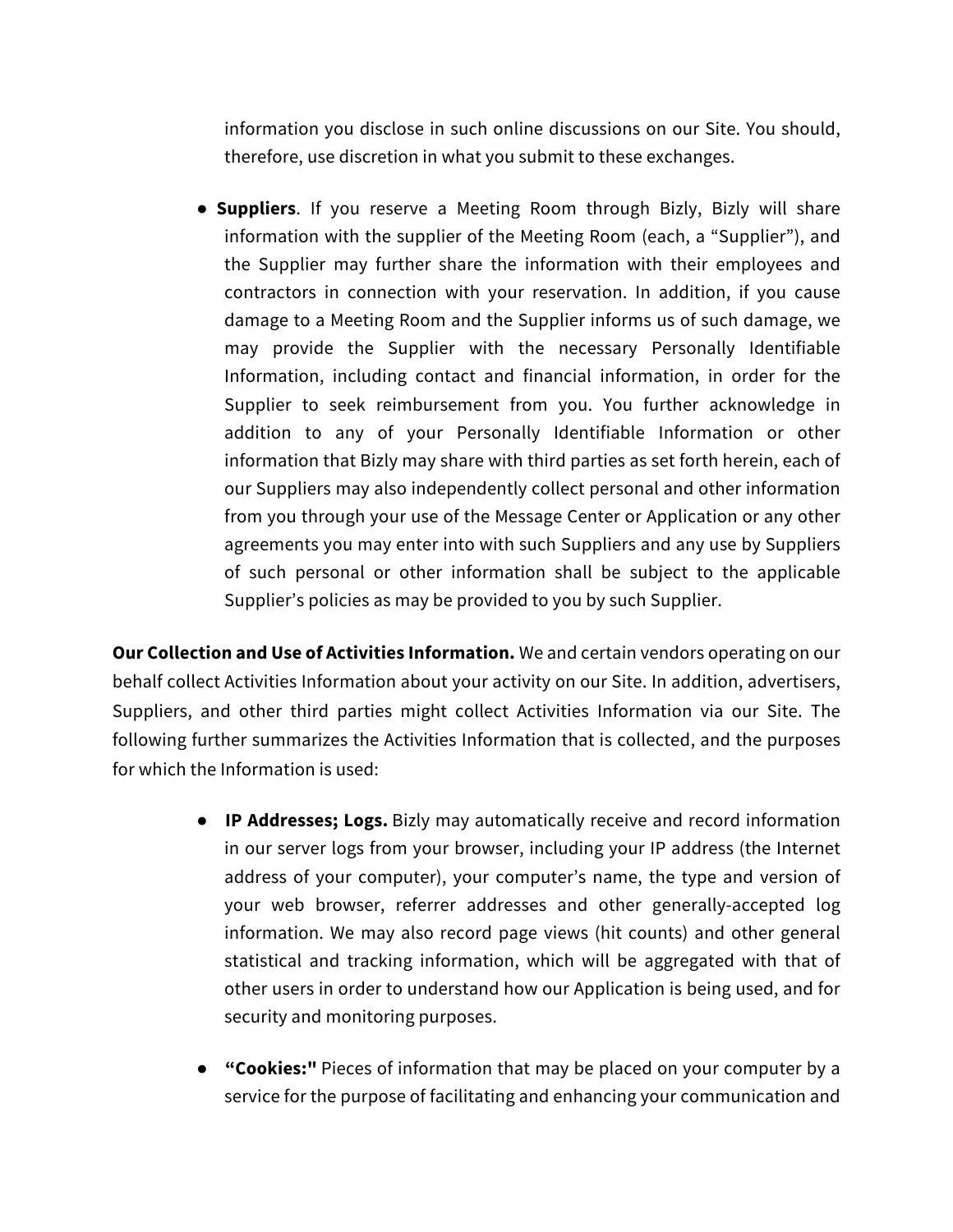interaction with that service. Many services use cookies for these purposes. We may use cookies (and similar items such as clear gifs, web beacons, tags, etc (including as further described in Section 3 below)) on our Services to customize your visit and for other purposes to make your visit more convenient or to enable us to enhance our service. We may use both first and third-party cookies. First-party cookies are those set by the website that is being visited by the user. Third-party cookies (like those used by Google Analytics described below) are cookies that are set by a domain other than that of the website being visited by the user. We may also use and place cookies on your computer from our third party service providers in connection with the Service, such as an analytics provider that helps us manage and analyze Service usage. In addition, our advertisers and business partners may set cookies and similar items on your computer when you use our Service. You may stop or restrict the placement of cookies on your computer or flush them from your browser by adjusting your web browser preferences, in which case you may still use our Service, but it may interfere with some of its functionality. Cookies and similar items are not used by us to automatically retrieve Personally Identifiable Information from your computer without your knowledge. If you delete your cookies, change browsers or use a different computer, our cookie (or an opt-out cookie) may no longer work and you will have to re-input (or opt-out) again. Further information on cookies is available at www.allaboutcookies.org**.**

● **"Pixel Tags:"** We may use so-called "pixel tags" — small graphic images (also know as "web beacons" or "single-pixel GIFS") — to tell us what parts of our website have been visited or to measure the effectiveness of searches customers perform on our Application. Pixel tags also enable us to send email messages in a format customers can read, and they inform us whether emails have been opened, to help ensure that our messages are of interest to our customers. None of this data includes Personally Identifiable Information, and you can "opt-out" of receiving these types of emails from us by following the directions provided in the Section entitled "Changing or Removing Information; Opting Out". If any Personally Identifiable Information is collected using such tools, it will be subject to the terms of this Privacy Policy.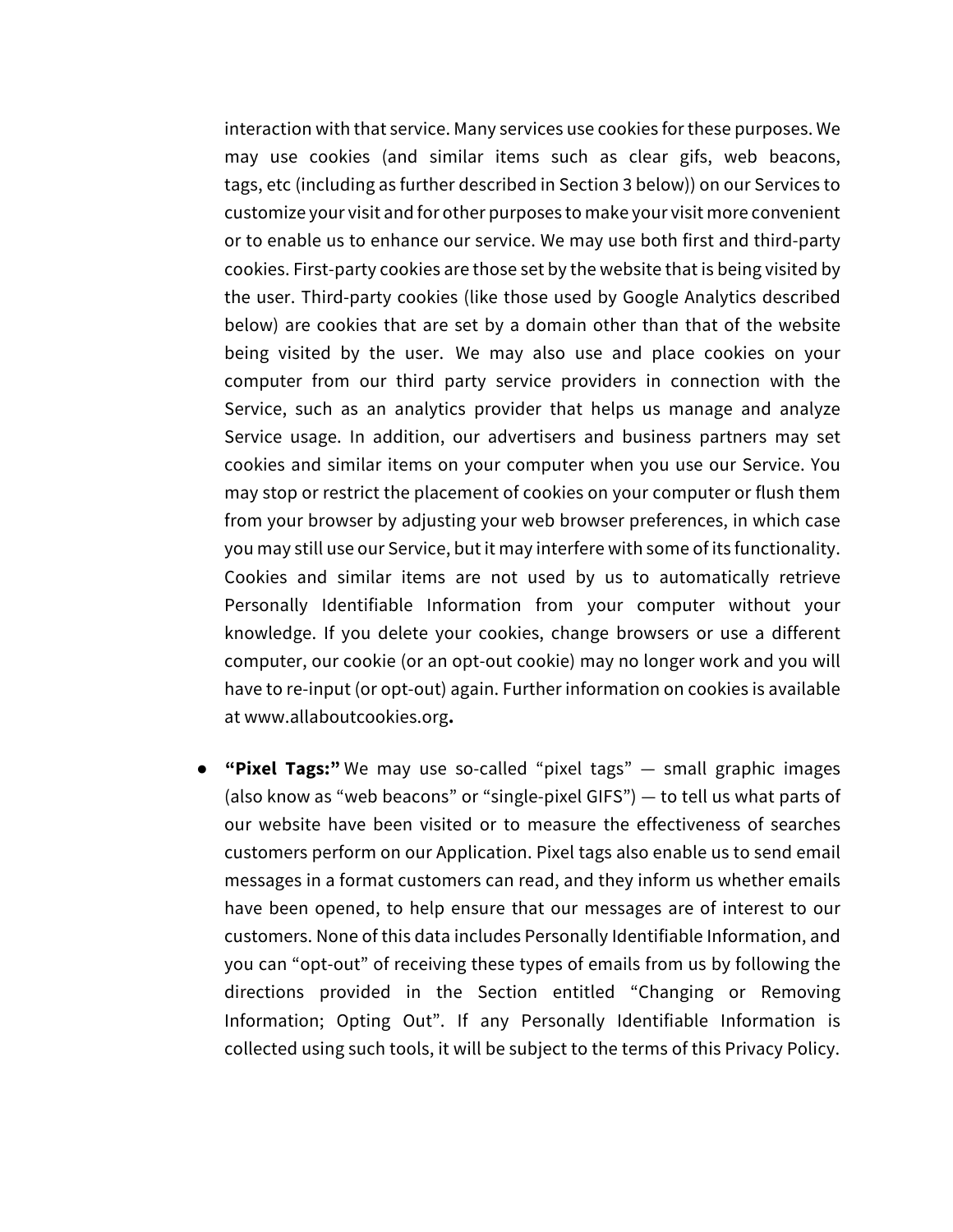- **Click-Throughs.** We may send email messages, which use a "click-through URL" linked to content on our Application. When you click one of these URLs, you pass through our web server before arriving at the destination. We track this click-through data to help determine interest in particular topics and measure the effectiveness of our customer communications. If you prefer not to be tracked simply do not click text or graphic links in the email, or notify us in accordance with the Section entitled "Changing or Removing Information; Opting Out".
- **Banner Ads; Advertising Profiles.** Our Application may include the use of ad banner partners for the serving and/or targeting of ads, promotions, and other marketing messages. These ads may be provided, in some cases, by a third party ad service provider or advertiser (collectively, "Advertisers"). These Advertisers may use traditional banner ads, or other advertising methods, such as advertising using profiles and related content. An Advertiser may place or utilize its own cookie on your browser and may use Activities Information about your visit to our Application, such as the number of times you have viewed an ad. If the Advertiser requests that you provide Personally Identifiable Information to it, please be aware that the Advertiser's use and collection of this information will be governed by its privacy policy, and not our Privacy Policy. We recommend that you review the Advertiser's privacy policy before providing Personally Identifiable Information. You may choose not to receive targeted advertising from certain ad networks, data exchanges, marketing analytics and other service providers as indicated at: http://www.aboutads.info/choices/.

**Our Collection and Use of Aggregated Statistics.** We use Aggregated Statistics to analyze the effectiveness of our Application, to improve our Application, products, services, and for other lawful purposes. This information provides us with potentially useful data concerning our users' preferences and the efficacy and interest of our Application and services. In addition, we may undertake or commission statistical and other summary analyses of the general behavior and characteristics of Application users, and the use of our Application and related services, and may share Aggregated Statistics with third parties, including Suppliers and Advertisers (if any). We may collect Aggregated Statistics through features of the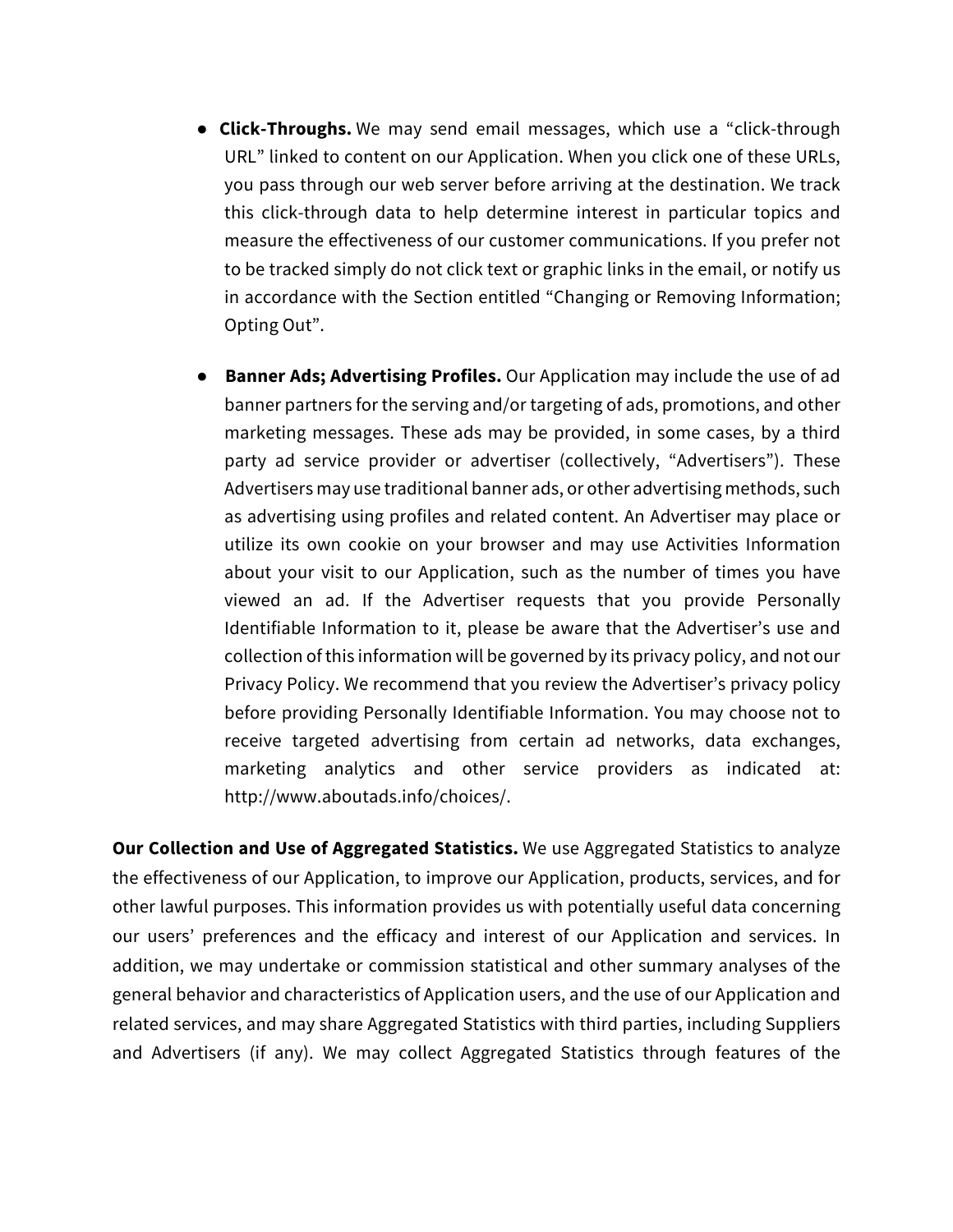software supporting our Application through both the means described above and other means.

**Do Not Track**. Please note that we do not respond to or honor "do not track" (a/k/a/ DNT) signals or similar mechanisms transmitted by web browsers.

**Security**. The security of your Personally Identifiable Information is very important to us. When we collect your Personally Identifiable Information online, we use reasonable efforts to protect it from unauthorized access. However, due to the inherent open nature of the Internet, we cannot guarantee that your Personally Identifiable Information will be completely free from unauthorized access by third parties such as hackers and your use of our Service and Company services demonstrates your assumption of this risk. We have put in place reasonable physical, electronic, and managerial procedures to safeguard the information we collect. Only those employees who need access to your information in order to perform their duties are authorized to have access to your Personally Identifiable Information. For more information on protecting your privacy, please visit www.ftc.gov/privacy.

**Your Disclosures in Blogs and Other Social Media.** This Service contains links and interactive features with various social media platforms. If you already use these platforms, their cookies may be set on your device when using our Service. You should be aware that Personally Identifiable Information which you voluntarily include and transmit online in a publicly accessible blog, chat room, social media platform or otherwise online, or that you share in an open forum such as an in-person panel or survey, may be viewed and used by others without any restrictions. We are unable to control such uses of your information when interacting with a social media platform, and by using such services you assume the risk that the Personally Identifiable Information provided by you may be viewed and used by third parties for any number of purposes.

**Children's Information**. This is a general audience website and application which is not designed or intended to collect personal information from users under the age of 13. If we are made aware that we have collected personal information from a user under the age of 13 through our Application, we will use reasonable efforts to locate and delete such information from our database.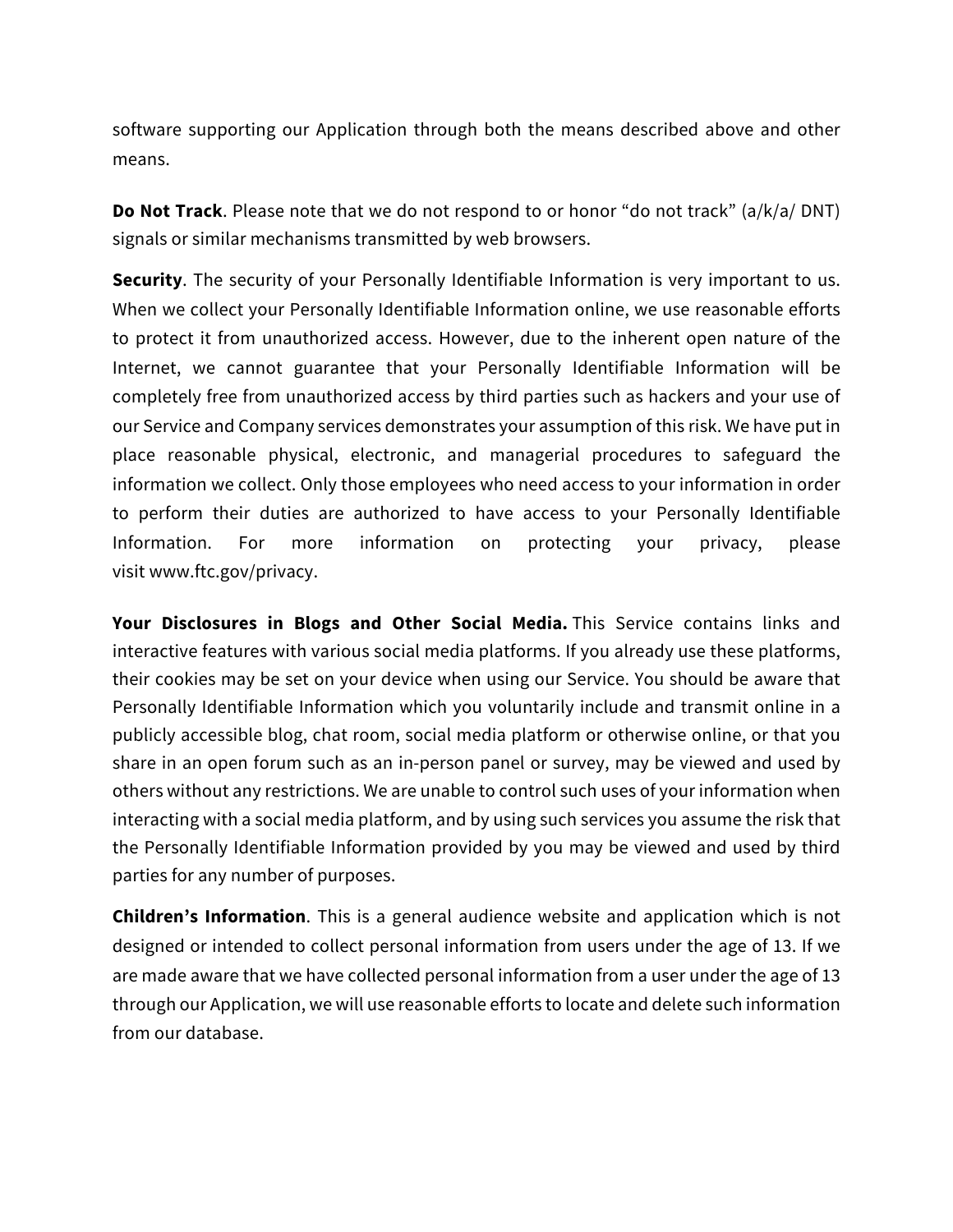**Data Retention.** We may retain your Personally Identifiable Information as needed to provide you services or as necessary to comply with our legal obligations, resolve disputes, and enforce our agreements.

**Other Services.** As a convenience to you, we may provide links to third-party Services from within our Service. We are not responsible for the privacy practices or content of these thirdparty sites. When you link away from our Service, you do so at your own risk.

**Changes to this Privacy Policy.** We reserve the right, at our discretion, to change, modify, add, or remove portions from this Privacy Policy at any time. However, if at any time in the future we plan to use your Personally Identifiable Information in a way that materially differs from the Privacy Policy, including sharing such information with more third parties, we will post such changes here and provide you the opportunity to opt-out of such differing uses. Your continued use of the Service and Company services following the posting of any changes to this Privacy Policy means you accept such changes.

**Changing or Removing Information; Opting Out.** All unsubscribe or opt-out or change requests should be sent to us at support@bizly.com and we will process your request within a reasonable time after receipt. However, we are not responsible for removing your Personally Identifiable Information from the lists of any third party who has previously been provided your information in accordance with this Privacy Policy or your consent, such as a sponsor. You should contact such third parties directly.

If you do not want your Personally Identifiable Information shared with any third party who may use such information for direct marketing purposes, then you may opt-out of such disclosures by sending an email to us at support @bizly.com.

If you receive an unwanted email from us, you can simply reply and ask not to receive future emails. We also give you the option to remove your Personally Identifiable Information from our list of active users completely. All unsubscribe or opt-out requests should be sent to us at privacy@bizly.com and we will process your request within a reasonable time after receipt.

**California Privacy.** Under California Law, California residents have the right to request in writing from businesses with whom they have an established business relationship, (a) a list of the categories of personal information, such as name, email address and mailing address and the type of services provided to the customer that a business has disclosed to third parties (including affiliates that are separate legal entities) during the immediately preceding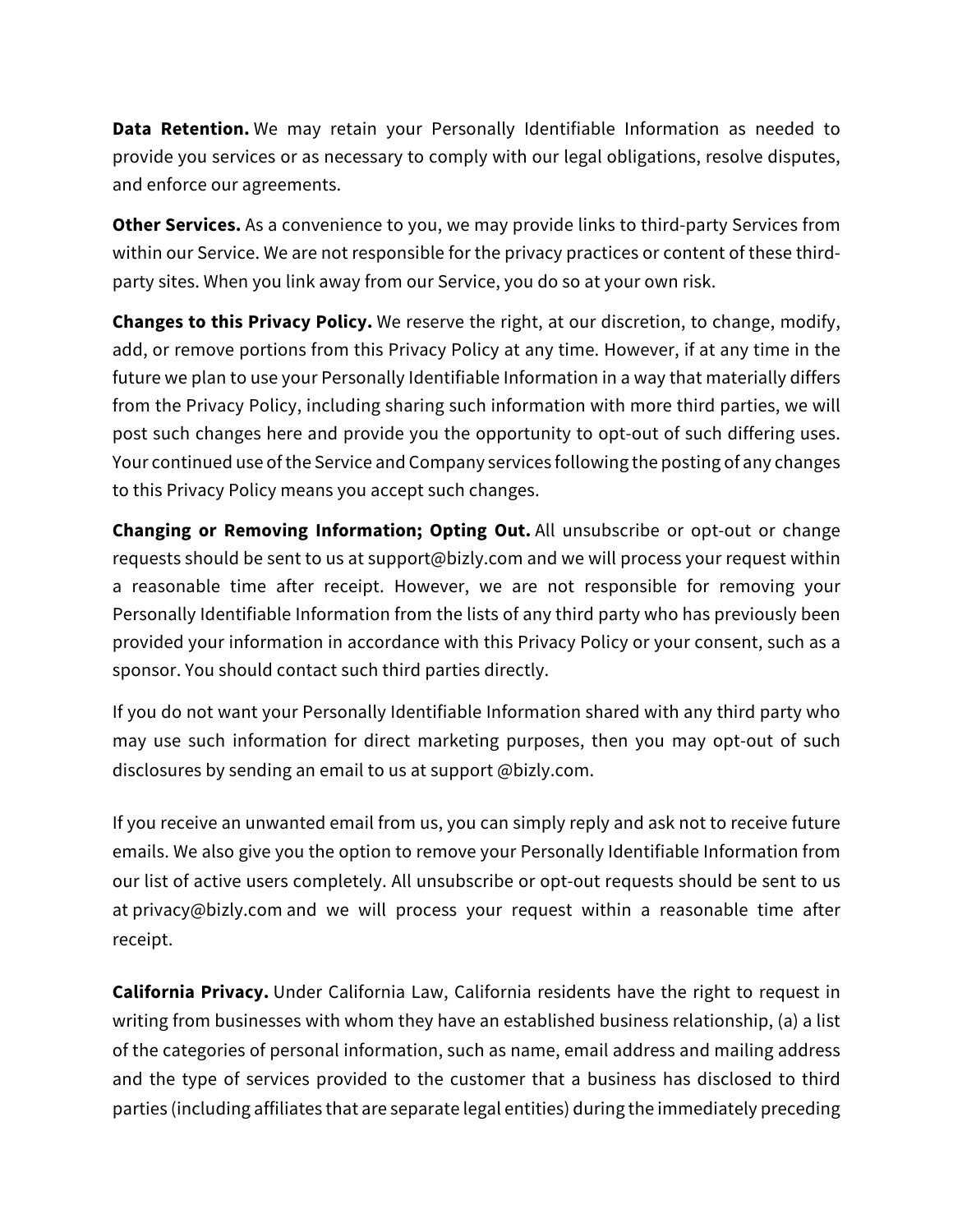calendar year for the third parties' direct marketing purposes and (b) the names and addresses of all such third parties. To request the above information, please contact us by email through privacy@bizly.com. If you do not want your personally identifying information shared with any third party who may use such information for direct marketing purposes, then you may opt out of such disclosures by sending an email to us at privacy@bizly.com.

**Communications with Company.** Any communication or material you transmit to us by email, social media or otherwise, including any data, questions, comments, suggestions, or the like is, and will be treated as, non-confidential and nonproprietary. Except to the extent expressly covered by this policy, anything you transmit or post may be used by us for any purpose, including but not limited to, reproduction, disclosure, transmission, publication, broadcast and posting. Furthermore, you expressly agree that we are free to use any ideas, concepts, know-how, or techniques contained in any communication you send to us without compensation and for any purpose whatsoever, including but not limited to, developing, manufacturing and marketing products and services using such information.

**Site Terms and Conditions.** Use of this Site is governed by, and subject to, the Terms and Conditions contained at http://www.bizly.com/legal/index.jsp. This Privacy Policy is incorporated into such terms. Your use, or access, of the Site constitutes your agreement to be bound by these provisions. IF YOU DO NOT AGREE TO THESE TERMS AND CONDITIONS YOU MAY NOT ACCESS OR OTHERWISE USE THE SITE.

**United States of America.** Our servers are maintained in the United States of America. By using the Service or participating in the Company services, you freely and specifically give us your consent to export your personally identifiable information to a destination outside the European Economic Area ("EEA"), including the USA as specified in this Privacy Policy. You consent to the transfer of your personal information to countries outside the EEA, including those which the European Commission considers do not ensure an adequate level of protection of personal information in accordance with European data protection legislation. You understand that data stored in the USA may be subject to lawful requests by the courts or law enforcement authorities in the USA.

#### **What Do Users in the European Union Need to Know?**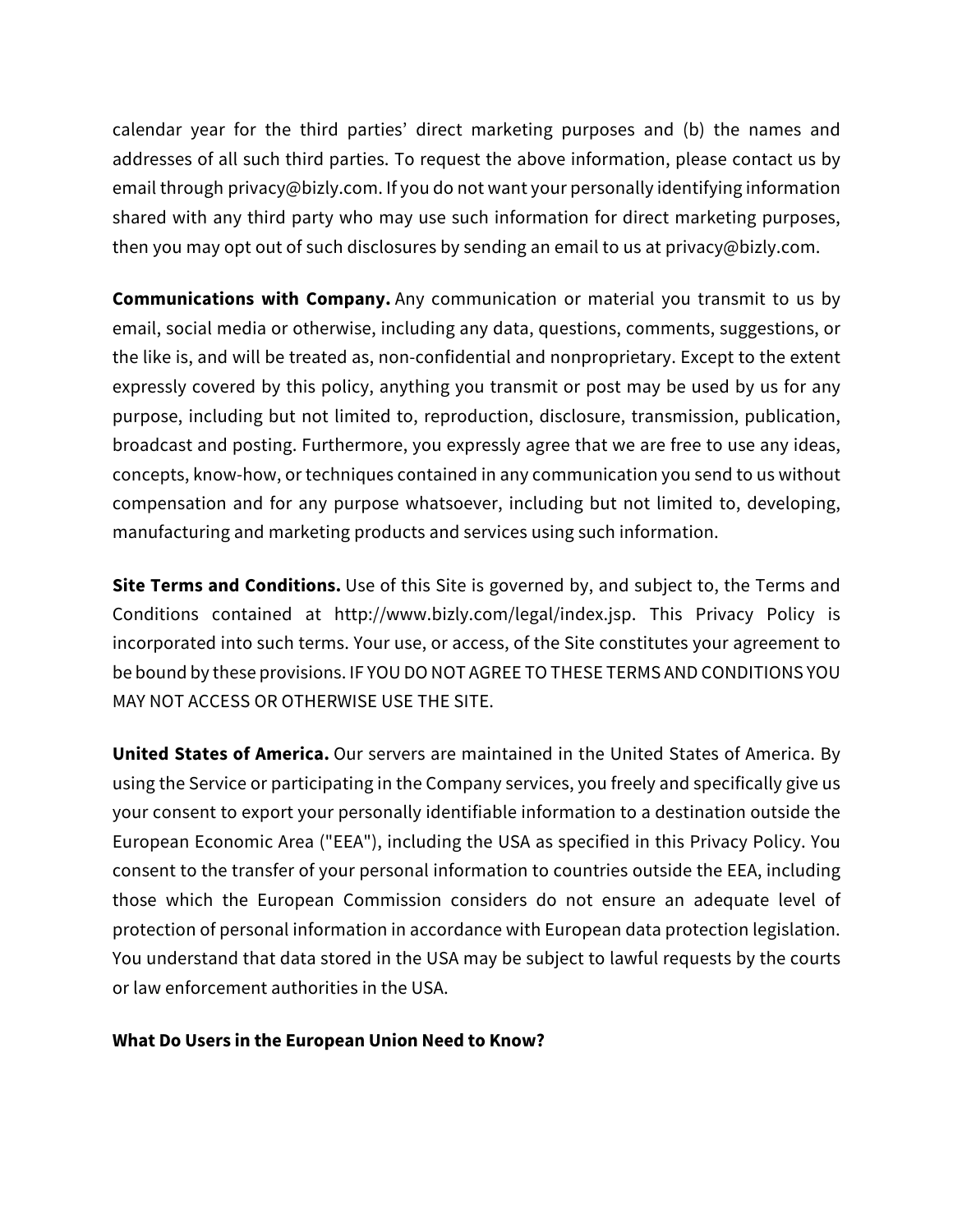By law, users in the EU, United Kingdom, Lichtenstein, Norway, or Iceland have certain rights with respect to their Personal Data, including those set forth below. For more information about these rights, or to submit a request, please write to us at privacy@bizly.com. Please note that in some circumstances, we may not be able to fully comply with your request, such as if it is frivolous or extremely impractical, if it jeopardizes the rights of others, or if it is not required by law, but in those circumstances, we will still respond to notify you of such a decision. In some cases, we may also need to you to provide us with additional information, which may include Personal Data, if necessary to verify your identity and the nature of your request.

**Access:** You can request more information about the Personal Data we hold about you and request a copy of such Personal Data. You can also access certain of your Personal Data by emailing privacy@bizly.com.

**Rectification**: If you believe that any Personal Data we are holding about you is incorrect or incomplete, you can request that we correct or supplement such data by emailing privacy@bizly.com. You may also be able to correct some of this information directly by making updates to your account.

**Erasure**: You can request that we erase some or all of your Personal Data from our systems.

**Withdrawal of Consent**: If we are processing your Personal Data based on your consent (as indicated at the time of collection of such data), you have the right to withdraw your consent at any time. Please note, however, that if you exercise this right, you may have to then provide express consent on a case-by-case basis for the use or disclosure of certain of your Personal Data, if such use or disclosure is necessary to enable you to utilize some or all of our Services.

**Portability**: You can ask for a copy of your Personal Data in a machine-readable format. You can also request that we transmit the data to another controller where technically feasible.

**Objection**: You can contact us to let us know that you object to the further use or disclosure of your Personal Data for certain purposes, such as for direct marketing purposes.